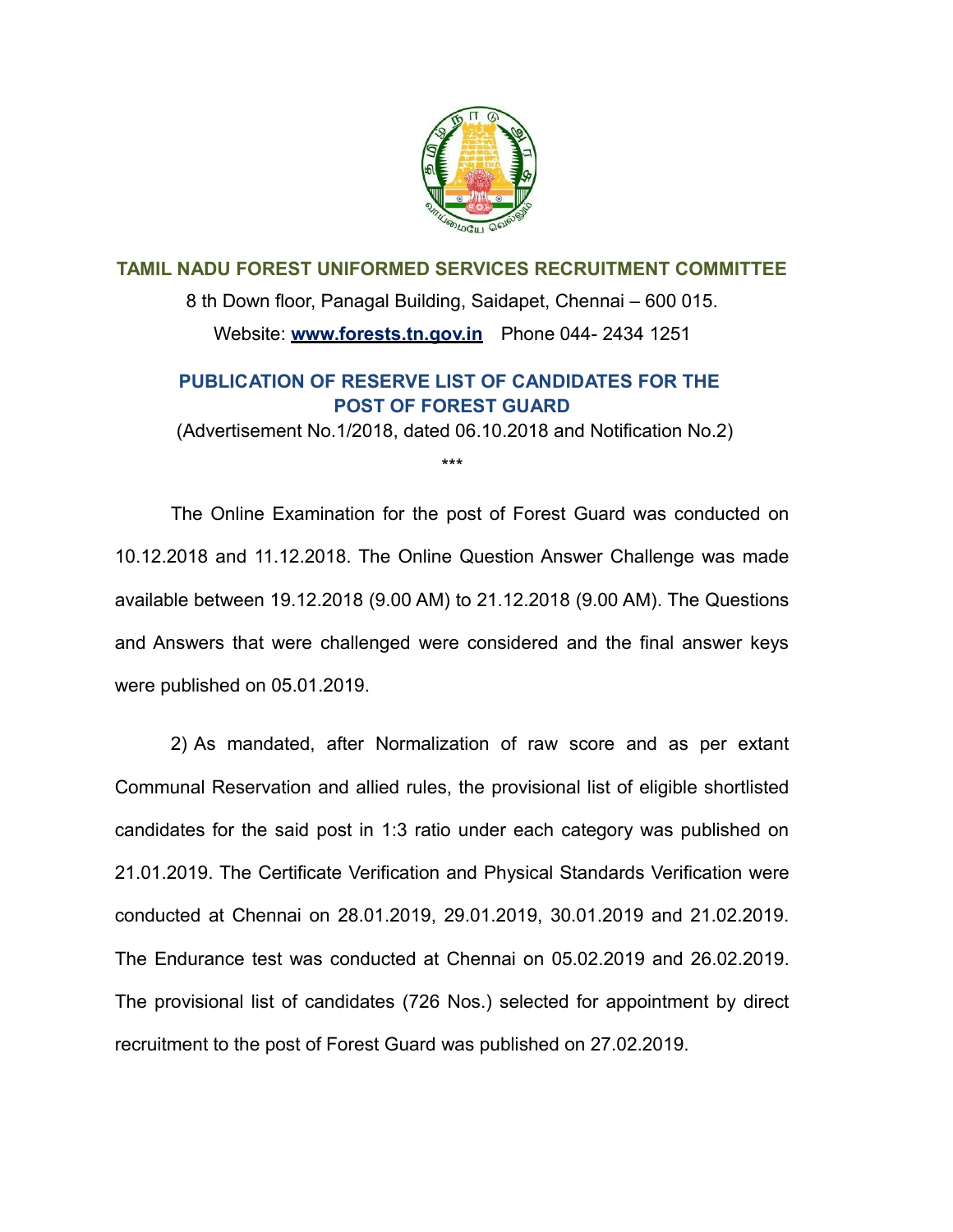**3) The list of registration numbers of candidates who have been placed in the Reserve List for the Post of Forest Guard is furnished below. The serial number herein indicates the position of the candidates in Reserve List.**

| S.No.                   | Registration No. |
|-------------------------|------------------|
| 1                       | 18020025585      |
| $\overline{\mathbf{c}}$ | 18020110527      |
| 3                       | 18020126536      |
| 4                       | 18020100895      |
| 5                       | 18020051616      |
| 6                       | 18020080481      |
| 7                       | 18020098321      |
| 8                       | 18020066134      |
| 9                       | 18020104955      |
| 10                      | 18020045843      |
| 11                      | 18020004243      |
| 12                      | 18020010436      |
| 13                      | 18020087125      |
| 14                      | 18020107180      |
| 15                      | 18020111957      |
| 16                      | 18020120093      |
| 17                      | 18020087677      |
| 18                      | 18020137483      |
| 19                      | 18020094793      |
| 20                      | 18020121637      |
| 21                      | 18020047066      |
| 22                      | 18020123361      |
| 23                      | 18020071989      |
| 24                      | 18020075243      |
| 25                      | 18020073551      |
| 26                      | 18020026210      |
| 27                      | 18020015862      |

# **GENERAL TURN (GENERAL)**

# **GENERAL TURN (GENERAL) – PSTM**

| S.No. | Registration No. |
|-------|------------------|
| 1     | 18020098321      |
| 2     | 18020066134      |
| 3     | 18020104955      |
| 4     | 18020045843      |
| 5     | 18020004243      |
| 6     | 18020010436      |
|       | 18020087125      |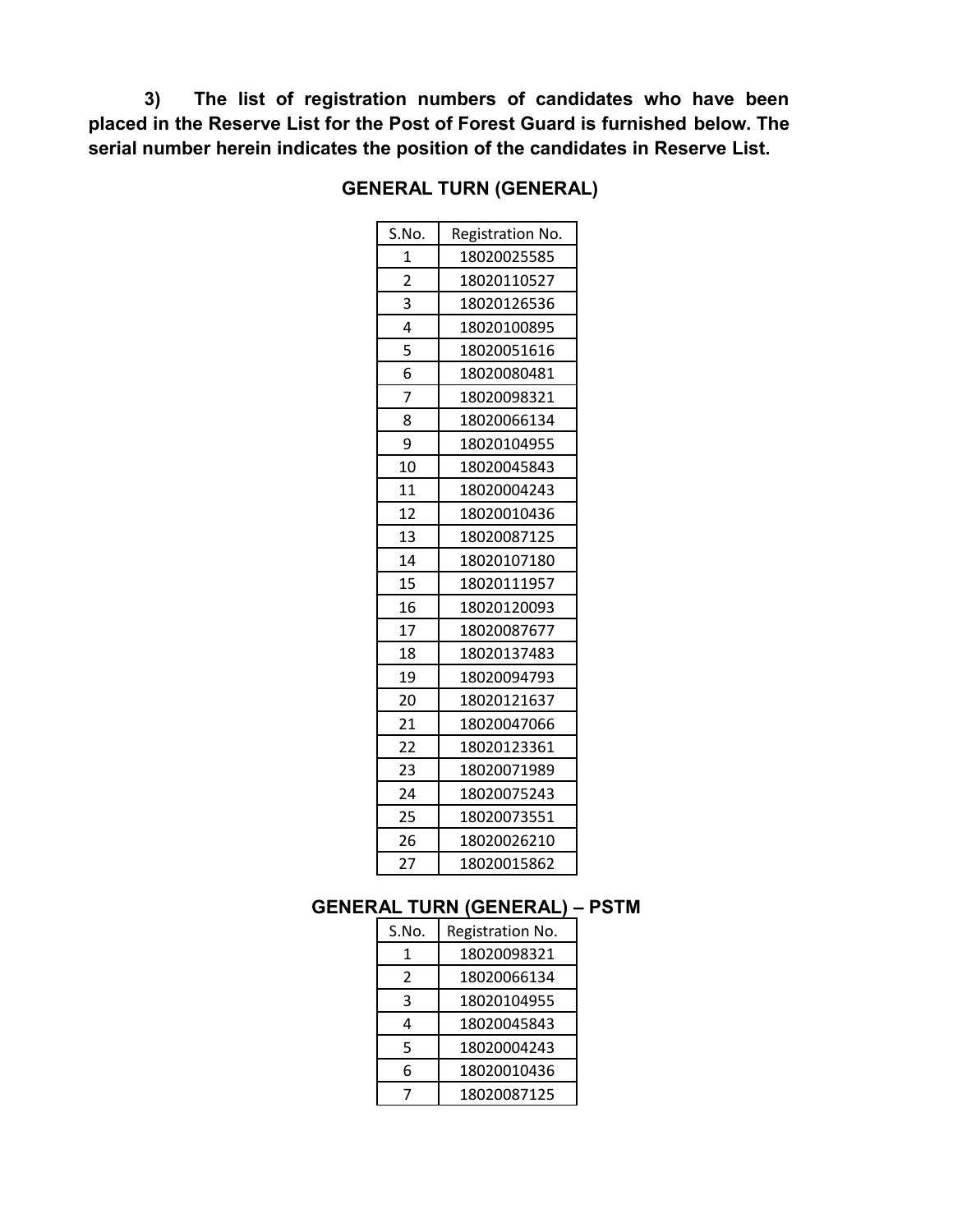# **GENERAL TURN (WOMEN)**

| S.No. | Registration No. |
|-------|------------------|
| 1     | 18020046239      |
| 2     | 18020117604      |
| 3     | 18020122374      |
| 4     | 18020130897      |
| 5     | 18020040484      |
| 6     | 18020131080      |
| 7     | 18020040551      |
| 8     | 18020066852      |
| 9     | 18020060100      |
| 10    | 18020108572      |
| 11    | 18020089074      |
| 12    | 18020120204      |
| 13    | 18020106514      |

# **GENERAL TURN (WOMEN) – PSTM**

| S.No. | Registration No. |
|-------|------------------|
|       | 18020046239      |
|       | 18020040551      |
|       | 18020108572      |

# **GENERAL TURN (EX-SERVICEMEN)**

| S.No. | Registration No. |
|-------|------------------|
|       | 18020093231      |

# **GENERAL TURN (DESTITUTE WIDOW)**

| S.No. | Registration No. |
|-------|------------------|
|       | 18020075110      |
|       | 18020122928      |

# **GENERAL TURN (DESTITUTE WIDOW) – PSTM**

| S.No. | Registration No. |
|-------|------------------|
|       | 18020075110      |

# **GENERAL TURN (SPORTS)**

| S.No. | Registration No. |
|-------|------------------|
|       | 18020025585*     |
| 2     | 18020110527*     |
| 3     | 18020126536*     |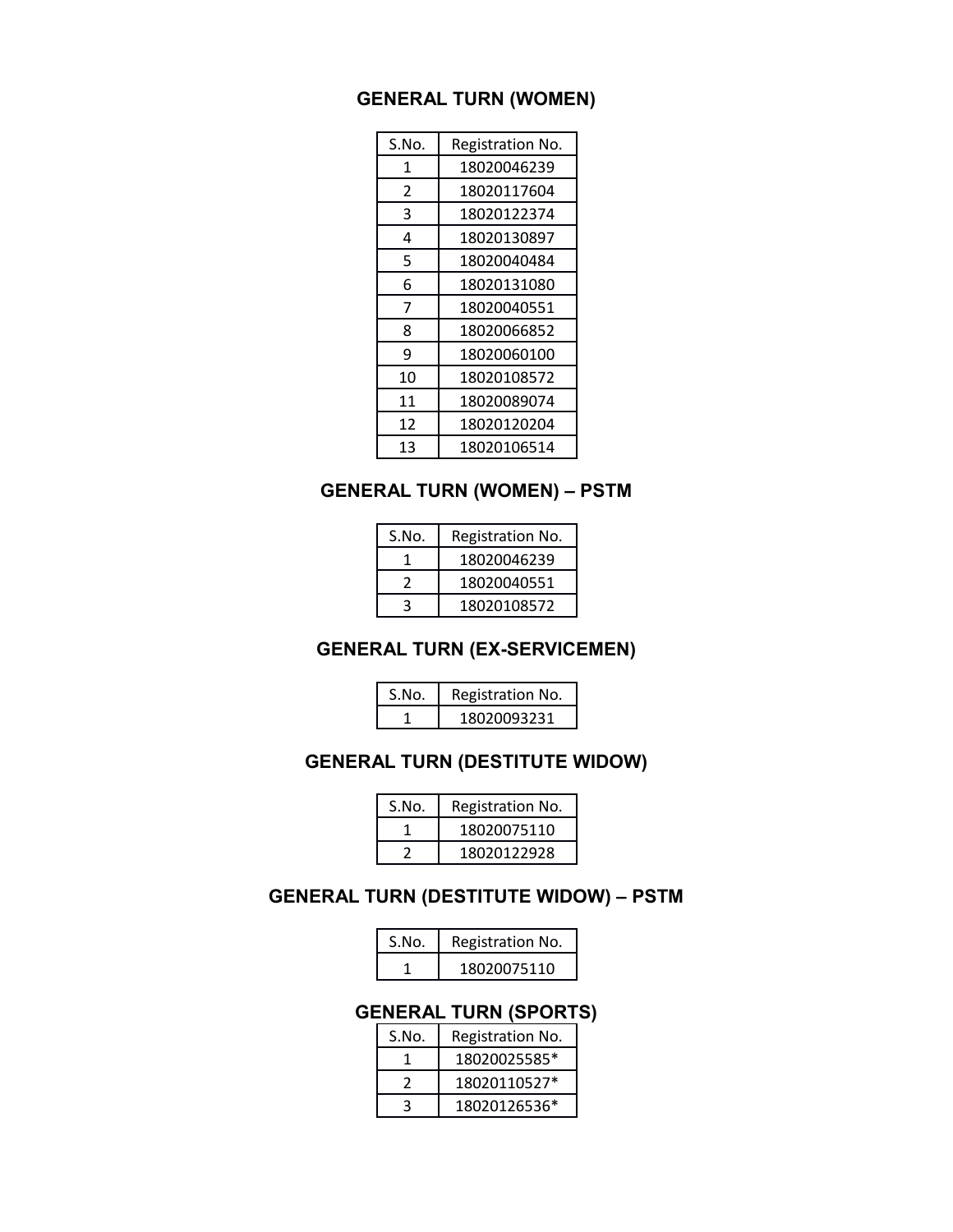### **GENERAL TURN (SPORTS) – PSTM**

| S.No. | Registration No. |
|-------|------------------|
|       | 18020098321*     |

### **GENERAL TURN (EX-SERVICEMEN) – SPORTS**

| S.No. | Registration No. |
|-------|------------------|
|       | 18020093231*     |
|       | 18020007400*     |

# **GENERAL TURN (EX-SERVICEMEN) – PSTM - SPORTS**

| S.No. | Regpistration No. |
|-------|-------------------|
|       | 18020093231*      |

# **BACKWARD CLASSES (OTHER THAN BACKWARD CLASS MUSLIMS) (GENERAL)**

| S.No. | Registration No. |
|-------|------------------|
| 1     | 18020126536      |
| 2     | 18020080481      |
| 3     | 18020098321      |
| 4     | 18020066134      |
| 5     | 18020045843      |
| 6     | 18020087125      |
| 7     | 18020107180      |
| 8     | 18020111957      |
| 9     | 18020087677      |
| 10    | 18020137483      |
| 11    | 18020094793      |
| 12    | 18020121637      |
| 13    | 18020047066      |
| 14    | 18020123361      |
| 15    | 18020075243      |
| 16    | 18020073551      |
| 17    | 18020026210      |
| 18    | 18020081144      |
| 19    | 18020120669      |
| 20    | 18020014473      |
| 21    | 18020120257      |
| 22    | 18020138480      |
| 23    | 18020057780      |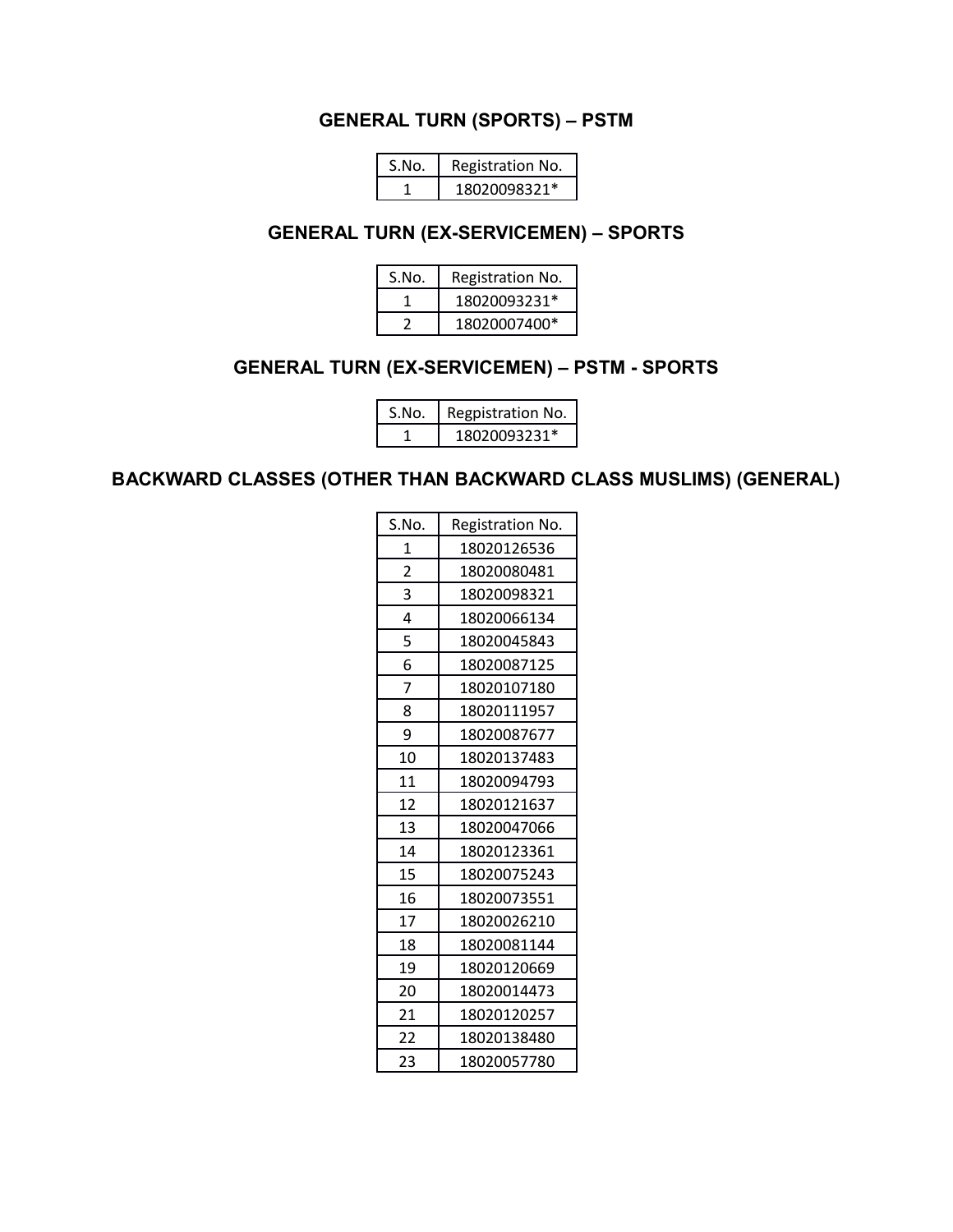#### **BACKWARD CLASSES (OTHER THAN BACKWARD CLASS MUSLIMS) (GENERAL) – PSTM**

| S.No. | Registration No. |
|-------|------------------|
| 1     | 18020098321      |
| 2     | 18020066134      |
| 3     | 18020045843      |
| 4     | 18020087125      |
| 5     | 18020107180      |
| հ     | 18020087677      |

### **BACKWARD CLASSES (OTHER THAN BACKWARD CLASS MUSLIMS) (WOMEN)**

| S.No. | Registration No. |
|-------|------------------|
| 1     | 18020117604      |
| 2     | 18020122374      |
| 3     | 18020130897      |
| 4     | 18020040484      |
| 5     | 18020040551      |
| 6     | 18020066852      |
| 7     | 18020060100      |
| 8     | 18020108572      |
| 9     | 18020120204      |
| 10    | 18020106514      |
| 11    | 18020058683      |

## **BACKWARD CLASSES (OTHER THAN BACKWARD CLASS MUSLIMS) (WOMEN) – PSTM**

| S.No. | Registration No. |
|-------|------------------|
|       | 18020040551      |
|       | 18020108572      |
|       | 18020120204      |

#### **BACKWARD CLASSES (OTHER THAN BACKWARD CLASS MUSLIMS) (DESTITUTE WIDOW)**

| S.No. | Registration No. |
|-------|------------------|
|       | 18020084465      |
|       | 18020100293      |

**BACKWARD CLASSES (OTHER THAN BACKWARD CLASS MUSLIMS) (DESTITUTE WIDOW) – PSTM**

| S.No. | Registration No. |
|-------|------------------|
|       | 18020084465      |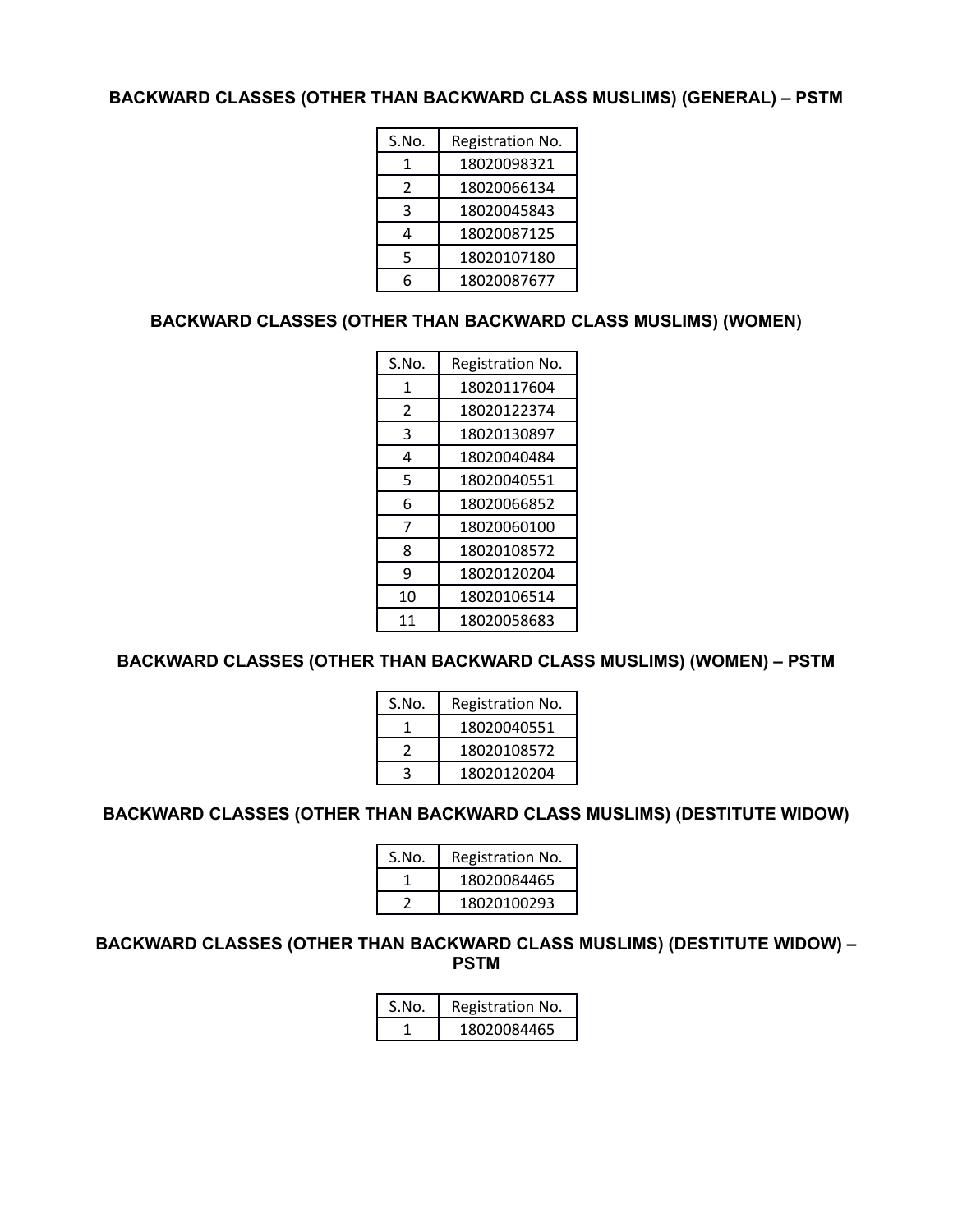#### **BACKWARD CLASSES (OTHER THAN BACKWARD CLASS MUSLIMS) (SPORTS)**

| S.No. | Registration No. |
|-------|------------------|
|       | 18020126536*     |
|       | 18020080481*     |

**BACKWARD CLASSES (OTHER THAN BACKWARD CLASS MUSLIMS) (SPORTS) – PSTM**

| S.No. | Registration No. |
|-------|------------------|
|       | 18020098321*     |

#### **BACKWARD CLASSES (OTHER THAN BACKWARD CLASS MUSLIMS) (EX-SERVICEMEN) – SPORTS**

| S.No. | Registration No. |
|-------|------------------|
|       | 18020126536*     |
|       | 18020080481*     |

#### **BACKWARD CLASSES (OTHER THAN BACKWARD CLASS MUSLIMS) (EX-SERVICEMEN) – PSTM - SPORTS**

| S.No. | Registration No. |
|-------|------------------|
|       | 18020098321*     |

#### **BACKWARD CLASS (MUSLIMS) (GENERAL)**

| S.No. | Registration No. |
|-------|------------------|
|       | 18020018725      |
|       | 18020108586      |
| ર     | 18020069013      |

#### **BACKWARD CLASS (MUSLIMS) (GENERAL) – PSTM**

| S.No. | Registration No. |
|-------|------------------|
|       | 18020018725      |

#### **BACKWARD CLASS (MUSLIMS) (WOMEN)**

| S.No. | Registration No. |
|-------|------------------|
|       | 18020106538      |
|       | 18020102150      |

#### **BACKWARD CLASS (MUSLIMS) (WOMEN) – PSTM**

| S.No. | Registration No. |
|-------|------------------|
|       | 18020106538      |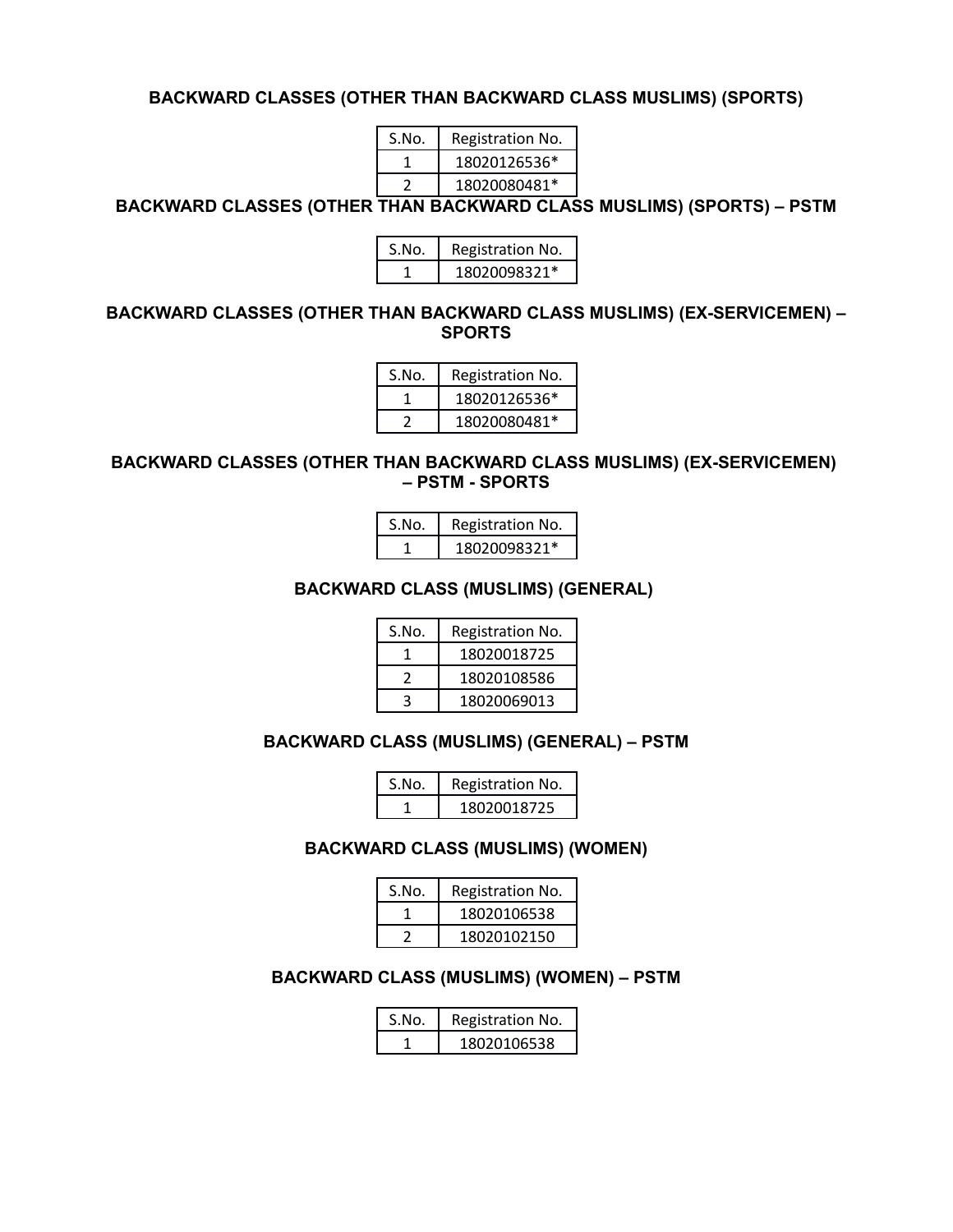#### **BACKWARD CLASS (MUSLIMS) (EX-SERVICEMEN)**

| S.No. | Registration No. |
|-------|------------------|
|       | 18020018725*     |

#### **BACKWARD CLASS (MUSLIMS) (DESTITUTE WIDOW)**

| S.No. | Registration No. |
|-------|------------------|
|       | 18020106538*     |

**BACKWARD CLASS (MUSLIMS) (SPORTS)**

| S.No. | Registration No. |
|-------|------------------|
|       | 18020018725*     |

### **MOST BACKWARD CLASSES / DENOTIFIED COMMUNITIES (GENERAL)**

| S.No.          | Registration No. |
|----------------|------------------|
| 1              | 18020025585      |
| $\overline{2}$ | 18020110527      |
| 3              | 18020100895      |
| 4              | 18020051616      |
| 5              | 18020104955      |
| 6              | 18020004243      |
| 7              | 18020010436      |
| 8              | 18020120093      |
| 9              | 18020071989      |
| 10             | 18020015862      |
| 11             | 18020030863      |
| 12             | 18020094375      |
| 13             | 18020092502      |
| 14             | 18020117275      |
| 15             | 18020099306      |
| 16             | 18020073432      |
| 17             | 18020008694      |
| 18             | 18020111976      |

#### **MOST BACKWARD CLASSES / DENOTIFIED COMMUNITIES (GENERAL) – PSTM**

| S.No. | Registration No. |
|-------|------------------|
|       | 18020104955      |
| 2     | 18020004243      |
| ς     | 18020010436      |
| 4     | 18020071989      |
| 5     | 18020030863      |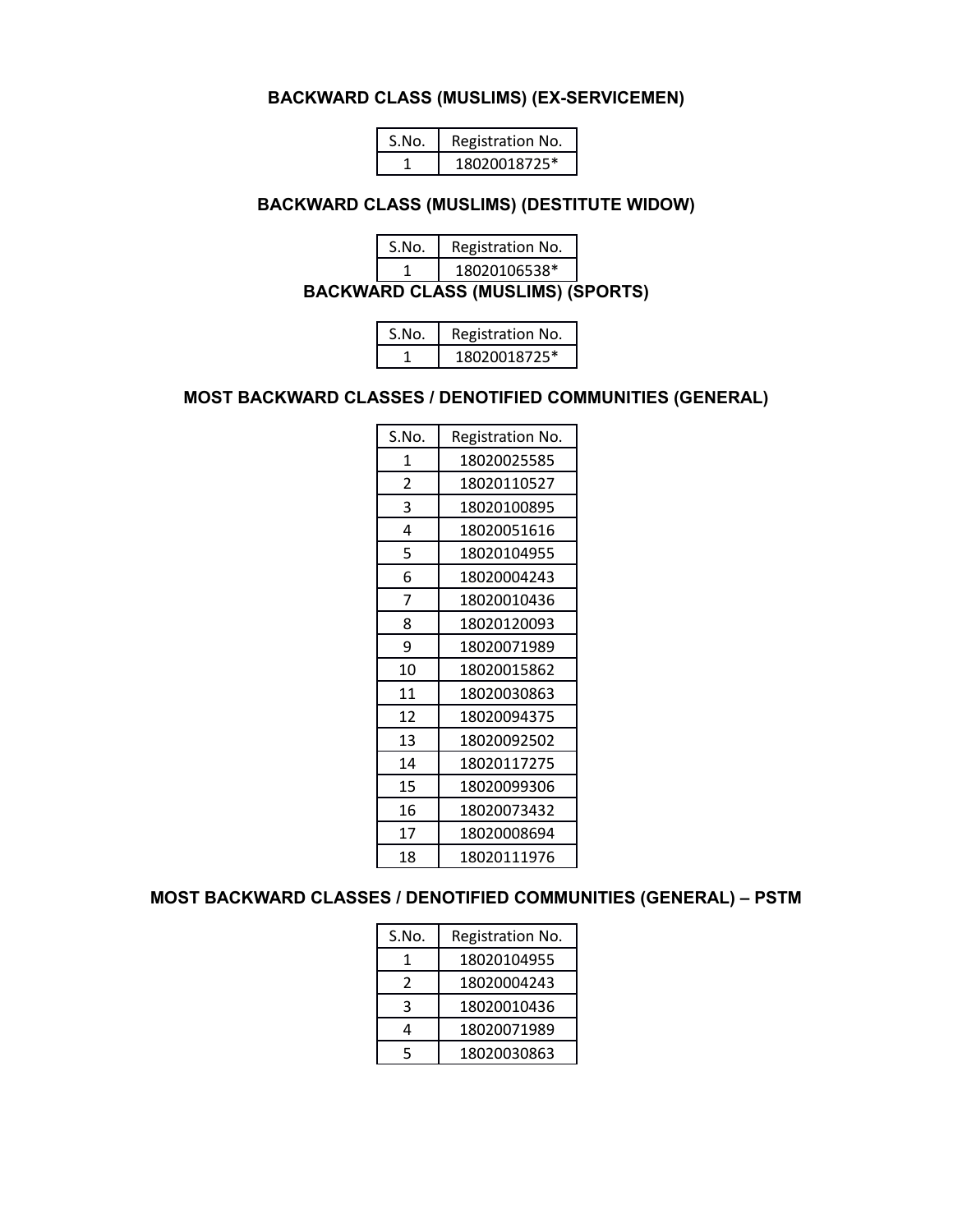### **MOST BACKWARD CLASSES / DENOTIFIED COMMUNITIES (WOMEN)**

| S.No.          | Registration No. |
|----------------|------------------|
| 1              | 18020131080      |
| $\overline{2}$ | 18020089074      |
| 3              | 18020090110      |
| 4              | 18020103686      |
| 5              | 18020029563      |
| 6              | 18020128775      |
| 7              | 18020127378      |
| ጸ              | 18020129491      |

# **MOST BACKWARD CLASSES / DENOTIFIED COMMUNITIES (WOMEN) – PSTM**

| S.No. | Registration No. |
|-------|------------------|
|       | 18020090110      |
|       | 18020103686      |

### **MOST BACKWARD CLASSES / DENOTIFIED COMMUNITIES (DESTITUTE WIDOW)**

| S.No. | Registration No. |
|-------|------------------|
|       | 18020075110      |

### **MOST BACKWARD CLASSES / DENOTIFIED COMMUNITIES (DESTITUTE WIDOW) - PSTM**

| S.No. | Registration No. |
|-------|------------------|
|       | 18020075110      |

# **MOST BACKWARD CLASSES / DENOTIFIED COMMUNITIES (SPORTS)**

| S.No. | Registration No. |
|-------|------------------|
|       | 18020025585*     |
|       | 18020110527*     |

# **MOST BACKWARD CLASSES / DENOTIFIED COMMUNITIES (SPORTS) – PSTM**

| S.No. | Registration No. |
|-------|------------------|
|       | 18020104955*     |

**MOST BACKWARD CLASSES / DENOTIFIED COMMUNITIES (EX-SERVICEMEN) – SPORTS**

| S.No. | Registration No. |
|-------|------------------|
|       | 18020093231*     |
|       | 18020007400*     |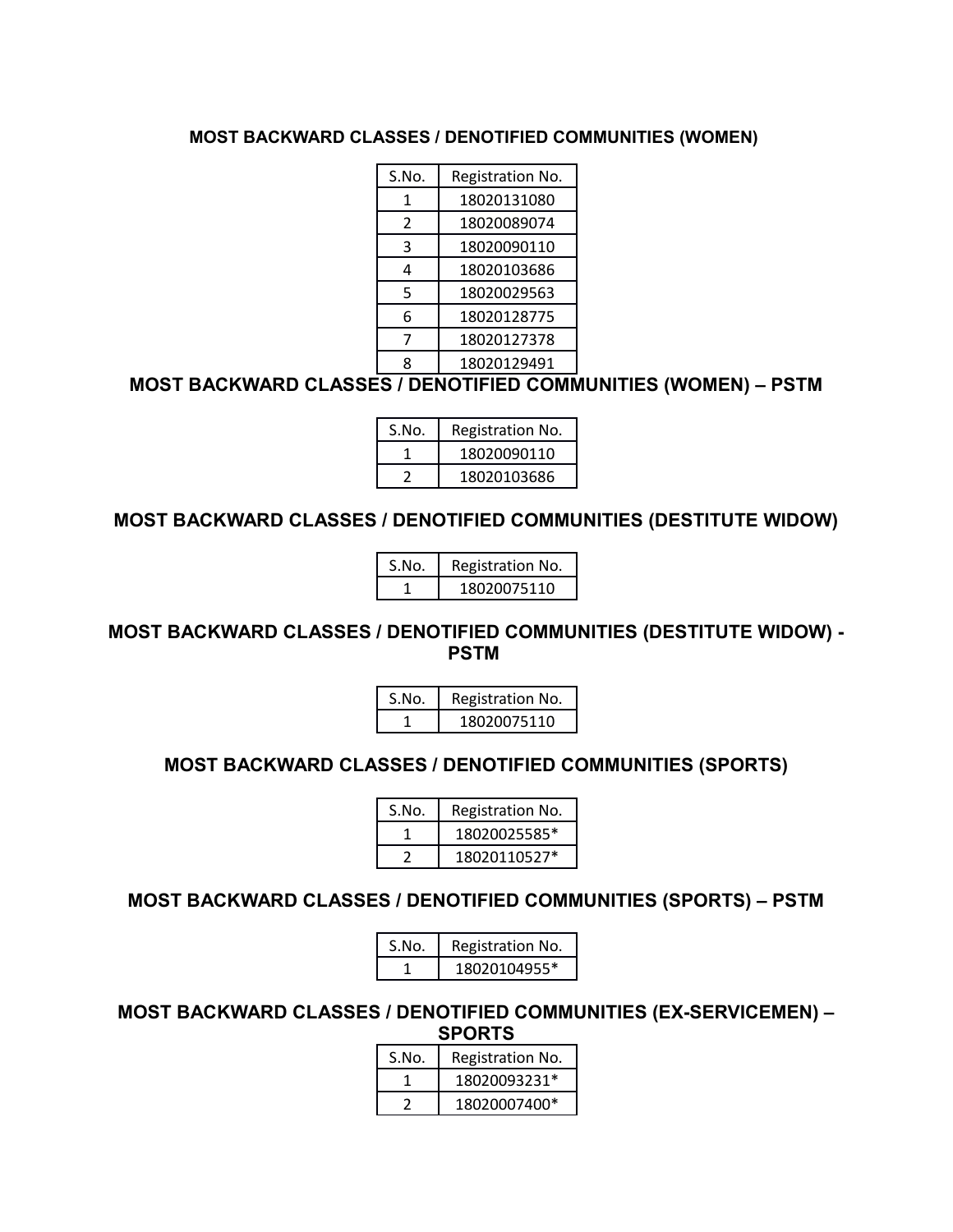### **MOST BACKWARD CLASSES / DENOTIFIED COMMUNITIES (EX-SERVICEMEN) – PSTM – SPORTS**

| S.No. | Registration No. |
|-------|------------------|
|       | 18020093231*     |

#### **SCHEDULED CASTES (ARUNTHATHIYAR) (GENERAL)**

| S.No. | Registration No. |
|-------|------------------|
|       | 18020133540      |
|       | 18020027239      |
|       | 18020068480      |

#### **SCHEDULED CASTES (ARUNTHATHIYAR) (GENERAL) – PSTM**

| S.No. | Registration No. |
|-------|------------------|
|       | 18020027239      |

#### **SCHEDULED CASTES (ARUNTHATHIYAR) (WOMEN)**

| S.No. | Registration No. |
|-------|------------------|
|       | 18020133540*     |

## **SCHEDULED CASTES (ARUNTHATHIYAR) (WOMEN) – PSTM**

| S.No. | Registration No. |
|-------|------------------|
|       | 18020027239*     |

#### **SCHEDULED CASTES (ARUNTHATHIYAR) (EX-SERVICEMEN) – PSTM**

| S.No. | Registration No. |
|-------|------------------|
|       | 18020027239*     |

### **SCHEDULED CASTES (ARUNTHATHIYAR) (WOMEN) – SPORTS**

| S.No. | Registration No. |
|-------|------------------|
|       | 18020133540*     |

#### **SCHEDULED CASTES (ARUNTHATHIYAR) (WOMEN) – PSTM – SPORTS**

| S.No. | Registration No. |
|-------|------------------|
|       | 18020027239*     |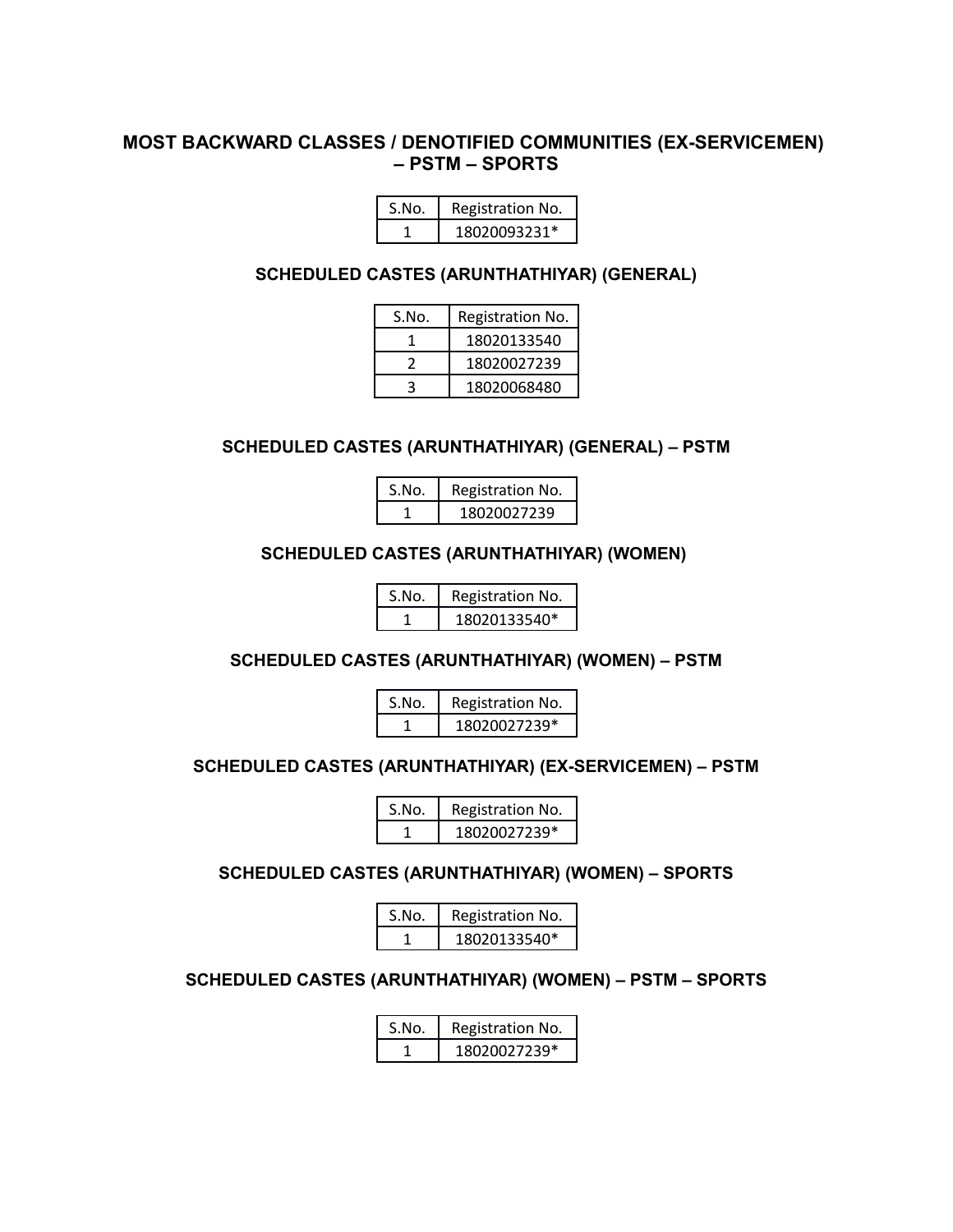### **SCHEDULED CASTES (ARUNTHATHIYAR) (DESTITUTE WIDOW) – PSTM - SPORTS**

| S.No. | Registration No. |
|-------|------------------|
|       | 18020027239*     |

#### **SCHEDULED CASTES (GENERAL)**

| S.No. | Registration No. |
|-------|------------------|
| 1     | 18020135172      |
| 2     | 18020031543      |
| 3     | 18020010064      |
| 4     | 18020109806      |
| 5     | 18020001869      |
| 6     | 18020011456      |
| 7     | 18020045647      |
| 8     | 18020056076      |
| 9     | 18020127993      |
| 10    | 18020042510      |

# **SCHEDULED CASTES (GENERAL) contd…**

| S.No. | Registration No. |
|-------|------------------|
| 11    | 18020025907      |
| 12    | 18020120590      |
| 13    | 18020090800      |
| 14    | 18020028640      |

### **SCHEDULED CASTES (GENERAL) – PSTM**

| S.No. | Registration No. |
|-------|------------------|
|       | 18020135172      |
| 2     | 18020031543      |
| ર     | 18020010064      |
|       | 18020109806      |

#### **SCHEDULED CASTES (WOMEN)**

| S.No. | Registration No. |
|-------|------------------|
|       |                  |
| 1     | 18020085624      |
| 2     | 18020120163      |
| 3     | 18020089973      |
| 4     | 18020130699      |
| 5     | 18020051346      |
| 6     | 18020048545      |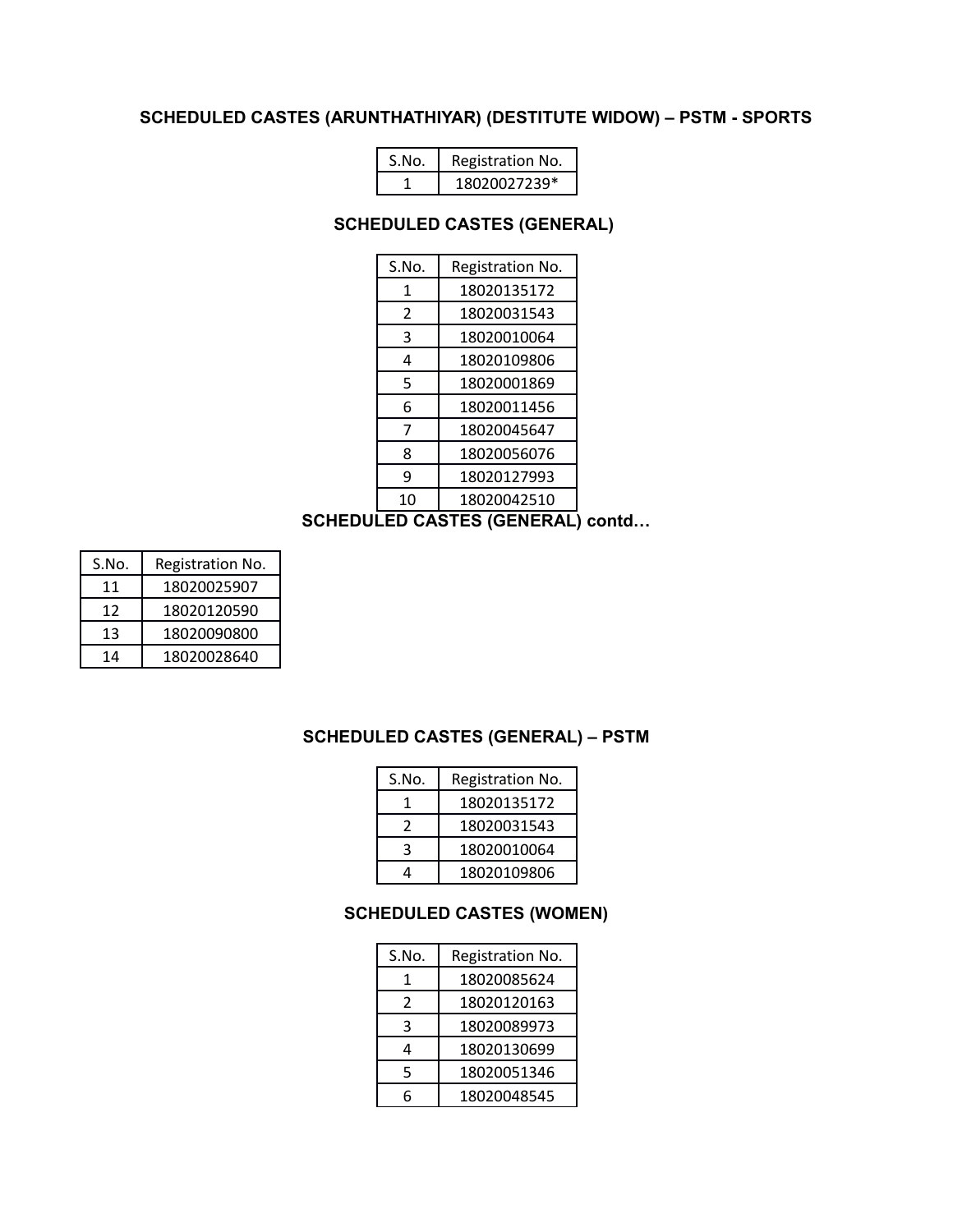# **SCHEDULED CASTES (WOMEN) – PSTM**

| S.No. | Registration No. |
|-------|------------------|
|       | 18020051346      |
|       | 18020048545      |

#### **SCHEDULED CASTES (DESTITUTE WIDOW)**

| S.No. | Registration No. |
|-------|------------------|
|       | 18020122928      |

#### **SCHEDULED CASTES (DESTITUTE WIDOW) – PSTM**

| S.No. | Registration No. |
|-------|------------------|
|       | 18020122928      |

#### **SCHEDULED CASTES (SPORTS)**

| S.No. | Registration No. |
|-------|------------------|
|       | 18020135172*     |

#### **SCHEDULED CASTES (SPORTS) – PSTM**

| S.No. | Registration No. |
|-------|------------------|
|       | 18020135172*     |

### **SCHEDULED CASTES (EX-SERVICEMEN) – SPORTS**

| S.No. | Registration No. |
|-------|------------------|
|       | 18020135172*     |
|       | 18020031543*     |

#### **SCHEDULED CASTES (EX-SERVICEMEN) – PSTM – SPORTS**

| S.No. | Registration No. |
|-------|------------------|
|       | 18020135172*     |

# **SCHEDULED TRIBES (GENERAL)**

| S.No. | Registration No. |
|-------|------------------|
|       | 18020090668      |

# **SCHEDULED TRIBES (GENERAL) – PSTM**

| S.No. | Registration No. |
|-------|------------------|
|       | 18020090668      |